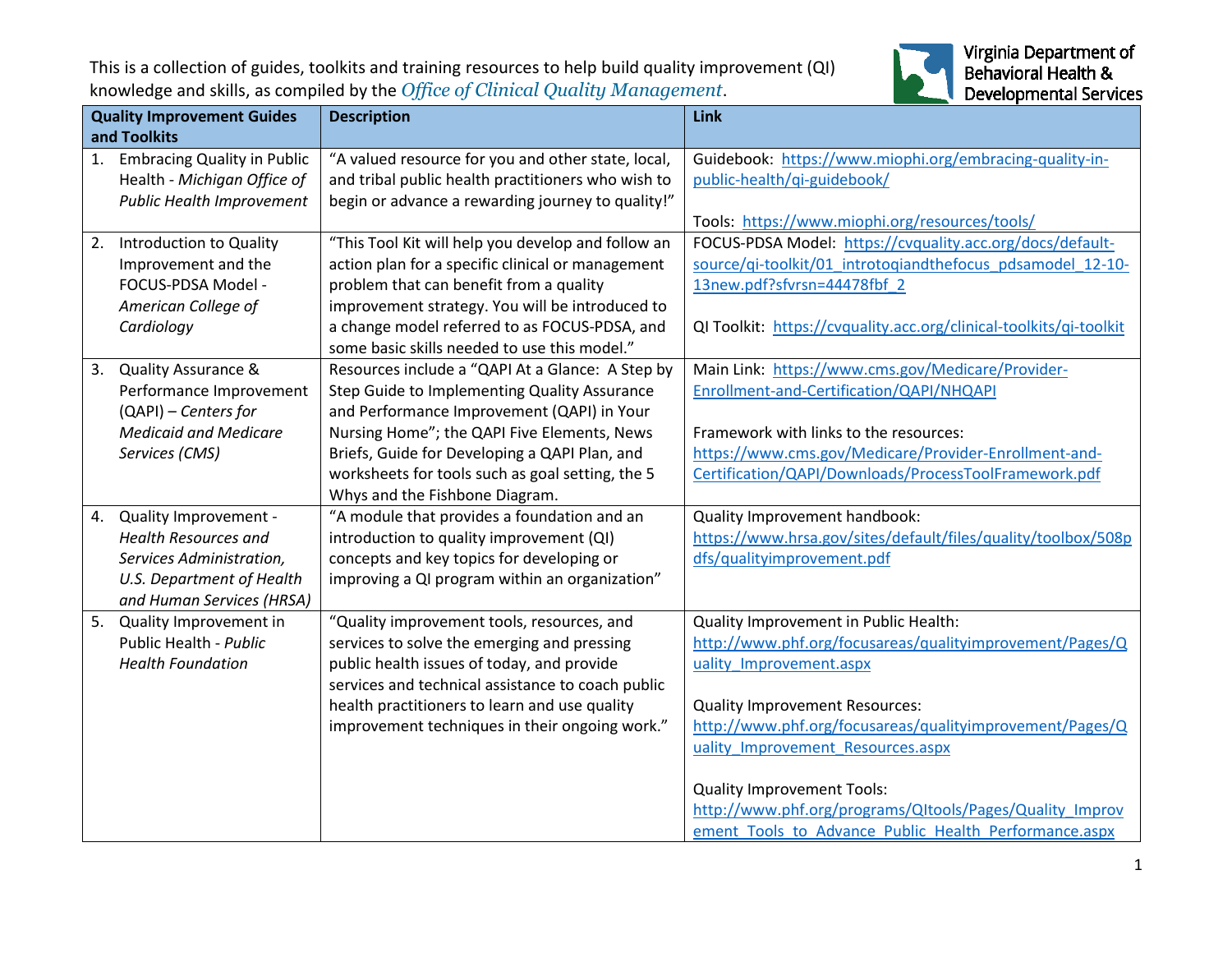This is a collection of guides, toolkits and training resources to help build quality improvement (QI) knowledge and skills, as compiled by the *Office of Clinical Quality Management*.



| 6.                        | Quality Improvement Plan<br>Toolkit - Association of<br><b>State and Territorial Health</b><br>Officials (ASTHO)                                                                                 | "Guidance and Resources to Assist State and<br>Territorial Health Agencies in Developing a<br>Quality Improvement Plan"                                                                                                                                                                                                             | <b>Quality Improvement Toolkit:</b><br>https://www.astho.org/qiplantoolkit.pdf                                                                                                                                                                                                                             |
|---------------------------|--------------------------------------------------------------------------------------------------------------------------------------------------------------------------------------------------|-------------------------------------------------------------------------------------------------------------------------------------------------------------------------------------------------------------------------------------------------------------------------------------------------------------------------------------|------------------------------------------------------------------------------------------------------------------------------------------------------------------------------------------------------------------------------------------------------------------------------------------------------------|
|                           | 7. Quality Improvement<br>Roadmap - National<br>Association of City and<br><b>County Health Officials</b><br>(NACCHO)                                                                            | "A general guide to provide direction and identify<br>a non-exhaustive list of tangible strategies and<br>resources for building a culture of QI."                                                                                                                                                                                  | Quality Improvement Roadmap:<br>https://virtualcommunities.naccho.org/qi-roadmap/qi-home                                                                                                                                                                                                                   |
| 8.                        | Quality Improvement<br>Resources - Institute for<br>Healthcare Improvement<br>(HH)                                                                                                               | IHI is recognized as a leader in improving health<br>and healthcare. Resources include the QI<br>Essentials Toolkit and IHI Open school which<br>includes videos, activities, case studies, teaching<br>resources, online courses/modules and more.<br>Accessing these resources may require creating<br>an account, which is free. | IHI Main Website: http://www.ihi.org<br>Quality Improvement Essentials Toolkit (free):<br>http://www.ihi.org/resources/Pages/Tools/Quality-<br>Improvement-Essentials-Toolkit.aspx<br>Whiteboard videos (free):<br>http://www.ihi.org/education/IHIOpenSchool/resources/Page<br>s/BobLloydWhiteboard.aspx  |
|                           | 9. Quality Resources - ASQ -<br>American Society for<br>Quality Resources are free                                                                                                               | "The World's most comprehensive library of<br>quality resources."                                                                                                                                                                                                                                                                   | Website: https://asq.org/quality-resources                                                                                                                                                                                                                                                                 |
| <b>Training Resources</b> |                                                                                                                                                                                                  | <b>Description</b>                                                                                                                                                                                                                                                                                                                  | <b>Links</b>                                                                                                                                                                                                                                                                                               |
|                           | 10. Embracing Quality in Public<br>Health - Michigan Office of<br><b>Public Health Improvement</b>                                                                                               | Materials include select quality improvement<br>training documents, presentations, and webinars.                                                                                                                                                                                                                                    | Training: https://www.miophi.org/resources/trainings/                                                                                                                                                                                                                                                      |
|                           | 11. Institute for Healthcare<br>Improvement (IHI) Open<br>School<br>A few modules are<br>accessible for free,<br>otherwise users must have<br>a paid subscription or<br>student/resident access. | IHI offers many educational programs and<br>courses in a variety of quality improvement topics<br>and skill level.                                                                                                                                                                                                                  | IHI Open School*: http://www.ihi.org/education/ihiopenschool<br>IHI Whiteboard videos (free):<br>http://www.ihi.org/education/IHIOpenSchool/resources/Pages<br>/BobLloydWhiteboard.aspx<br>IHI Improvement Advisory Training program (cost):<br>http://www.ihi.org/education/InPersonTraining/improvement- |